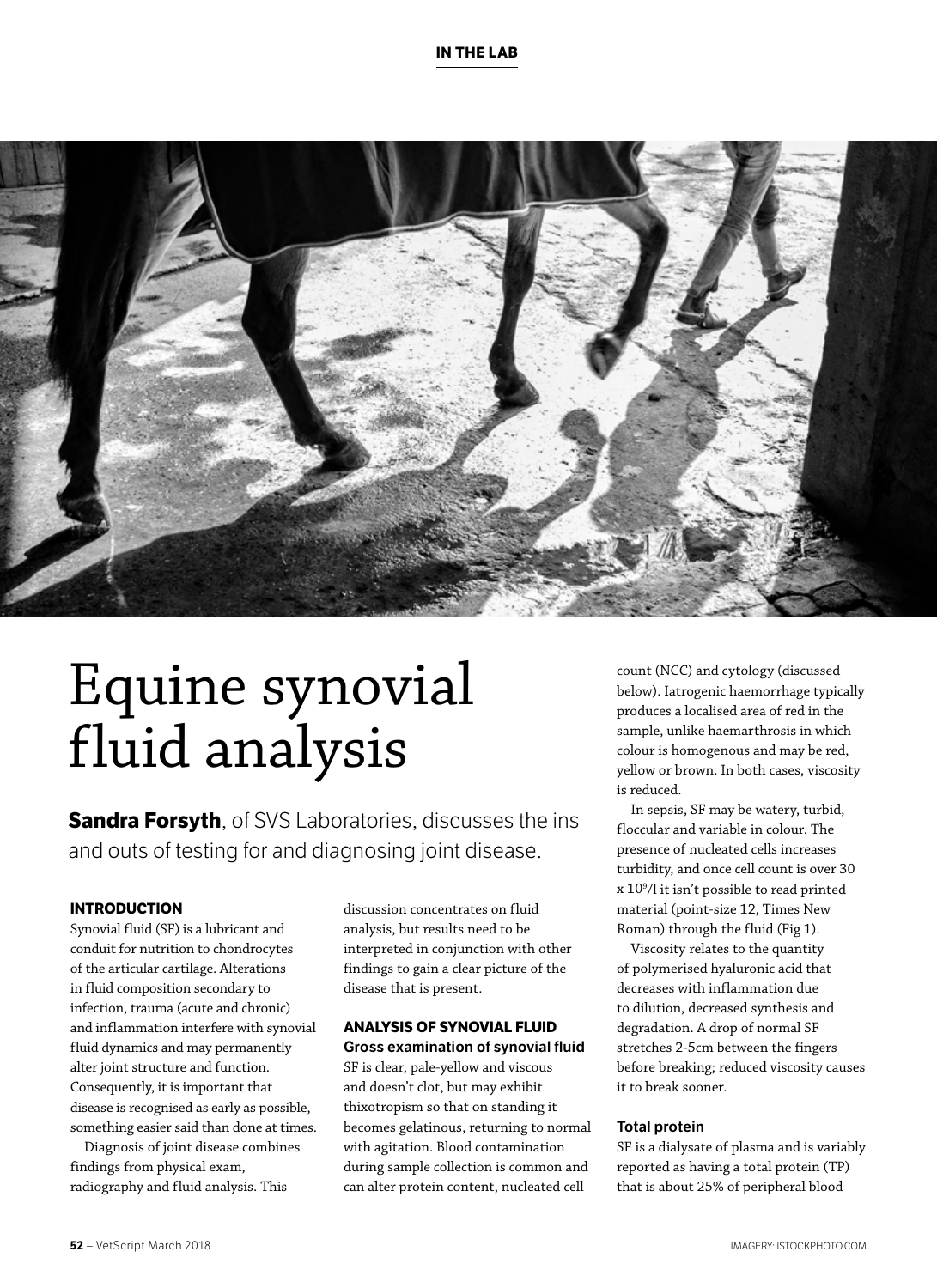VetScript March 2018 – **53**

concentration, or ≤15-≤25 g/l depending on the reference.

Blood contamination increases SF TP. However, blood must make up more than 50% of a normal SF sample before TP exceeds 25g/l (Roquet et al., 2012).

# **Nucleated cell count**

Nucleated cell count can be determined by automated haematology analyser, but hyaluronidase is often added to prevent the sample from clogging the tubing. While NCC correlates well with a manual cell count, differential counts are inaccurate (Ekmann et al., 2010).

Typically, the upper limit of the NCC reference interval is 1.0 x 10º/l, although counts from most healthy joints fall between 0.1 and 0.2 x 10<sup>9</sup>/l. NCC may increase to 15.0 x 109 /l following haemorrhage and >30 x 109 /l in sepsis. However, during the first 24 hours of sepsis, NCC may be as low as  $10 \times 10^9 / l$ , making it difficult to differentiate from sterile inflammation.

# **Cytology**

Examination of synovial fluid by microscopy shows a magenta-stained background of dense proteoglycan containing occasional mononuclear cells (Fig 2). Typically, cellularity increases and background staining decreases in the presence of pathology.

### **Red blood cells**

When present, RBCs often show a streaming pattern (windrowing) on cytology due to the background proteoglycan. Erythrophagocytosis typically indicates haemorrhage that is at least several hours old, but post-collection erythrophagocytosis may occur in samples with iatrogenic haemorrhage. Macrophages containing haemosiderin indicate haemorrhage that occurred at least 48 hours and up to one month before sampling.

# **Nucleated cells**

Normal SF contains mononuclear cells with neutrophils making up less than 10% of NCC. Inflammation increases

WHEN NCC AND

3

the neutrophil percentage, and sepsis often shows concentrations of ≥90%. Blood contamination increases cell count, but even so, NCC over 20 x  $10^9/1$ with TP over 40g/l suggests a septic process (Roquet et al., 2012) (Fig 3).

In septic synovitis, neutrophils may be non-degenerate in morphology, and bacteria are often not seen.

### **Lavage and synovial fluid analysis**

Lavage increases TP, NCC and neutrophil percentage to levels that mimic early infection. Twenty-four hours after through-and-through lavage of healthy

**FIGURE 1:** Synovial fluid with an elevated NCC.

**FIGURE 2: Normal synovial fluid with** dense proteoglycan background.

**FIGURE 3**: Septic arthritis.

joints, TP may rise to 39g/l, NCC to 20 x 109 /l and neutrophil percentage to 64%. Parameters return towards baseline over the ensuing days but may still be mildly elevated at day five. In these horses, serum and SF serum amyloid A are not expected to increase above baseline (Sanchez et al., 2016).

Instillation of antibiotics, glucocorticoids and hyaluronic acid into a joint may temporarily increase NCC to levels consistent with infection (to  $30 \times 10^9$ /l), with the rise usually lasting less than three days. Pentosan and glucosamine increase NCC and TP further, with protein concentrations to 79g/l and cell counts to 50 x 10<sup>9</sup>/l reported three days after administration. These parameters then decrease, but remain mildly elevated at seven days (Kwan et al., 2012).

# PROTEIN ARE HIGH, SEPTIC ARTHRITIS IS RELATIVELY EASY TO DIAGNOSE, **WHEREAS EARLY INFECTION IS DIFFICULT.**





# **IN THE LAB**

1